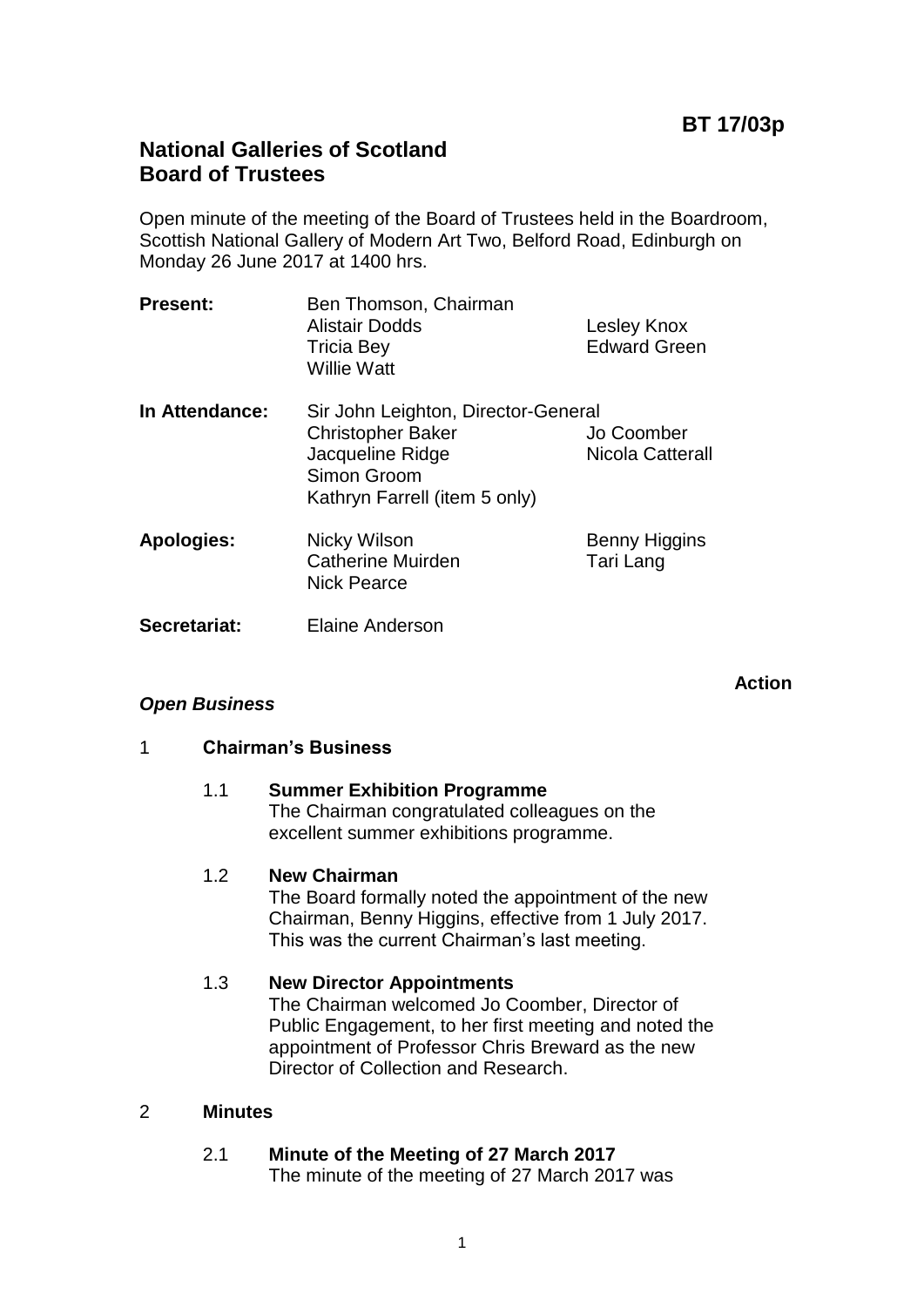approved as a correct record.

2.2 **Note of the Board Strategy Day 15 May 2017** Note and action points noted. The Director-General commented that it was probably too early in the Brexit process to do any meaningful scenario planning and that it may be more helpful to work closely with other cultural organisations in this regard as the issues were common to many.

#### 3 **Matters Arising**

There were no matters arising.

## 4 **Departmental and Gallery Reports**

4.1 **Scottish National Gallery and Scottish National Portrait Gallery**

Mr Baker reported on key points in the report, including new exhibitions.

4.2 **Scottish National Gallery of Modern Art** The report was noted.

> Plans for Kelvin Hall phase two were underway and NGS would be part of those discussions.

Mr Groom referenced the launch of the contemporary circle, to which the Chairman suggested including artists.

## 4.3 **Public Engagement**

Ms Coomber offered an insight into her first two months in post. Her main focus in the short term was people and skills retention, joined up thinking and the audience plan. She also planned to look at the Trading plan.

In response to a query on how she saw the NGS brand, Ms Coomber considered that it appeared very positive for the regular visitors, but there was no clue as to how the non-visitor perceived us. Trustees also queried who NGS's on-line competitors are, but that was variable depending on what the visitor was looking for. There was a good e-commerce opportunity through the large number of people looking at the website, half of whom are looking for information.

## 4.3.1 **Audience Engagement Quarterly Report**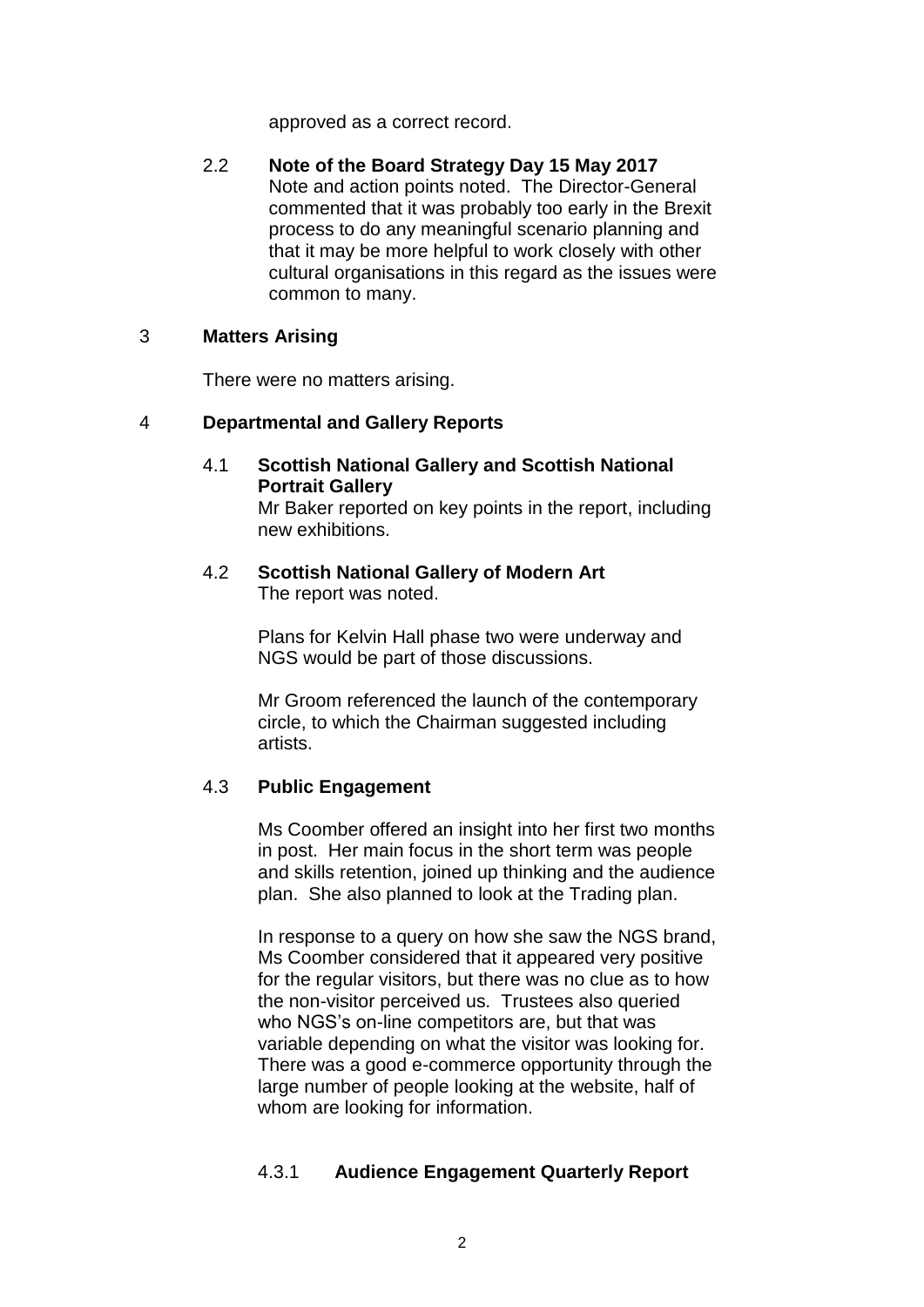The paper was noted.

#### 4.3.2 **Visitor Figures: March-May 2017** The visitor figure reports were noted.

Ms Farrell joined the meeting.

#### 5 **Corporate and Business Planning**

#### 5.1 **Q3 2016/17 Corporate KPI Report**

The year-end report was noted. It was planned to bring a research report to the next meeting with a view to reporting on research regularly thereafter.

#### 5.2 **Strategic Risk Register**

AD/EA

The Risk Register was noted. The Chairman suggested that senior management succession should be identified at the top level. It was agreed that IT security should be re-articulated and more robust.

Mr Dodds reported that the Audit & Risk Committee planned to look at two risks in depth at each meeting. There was also a desire to review the top risk (in relation to care of the collection) on a regular basis with the full Board in line with its responsibilities.

The Chairman suggested that the risks should be linked into Trustee papers in future.

#### 5.3 **Health & Safety Annual Report**

The excellent report was noted. Mr Dodds was concerned that one or two things were subject to funding. The report had already been discussed at the Senior Management Team and some actions had been agreed. It was noted that health & safety vigilance must increase when the SNG project starts.

#### 5.4 **Freedom of Information, Data Protection & Visitor Complaints Annual Report**

The report was noted. It was noted also that all feedback is monitored, not just complaints, but complaints were part of a compliance requirement. Much of the feedback was positive.

## 5.5 **Equality Outcomes and Reports**

The report was noted.

## 5.6 **Gaelic Language Plan Update**

The report was noted. There was a requirement to be